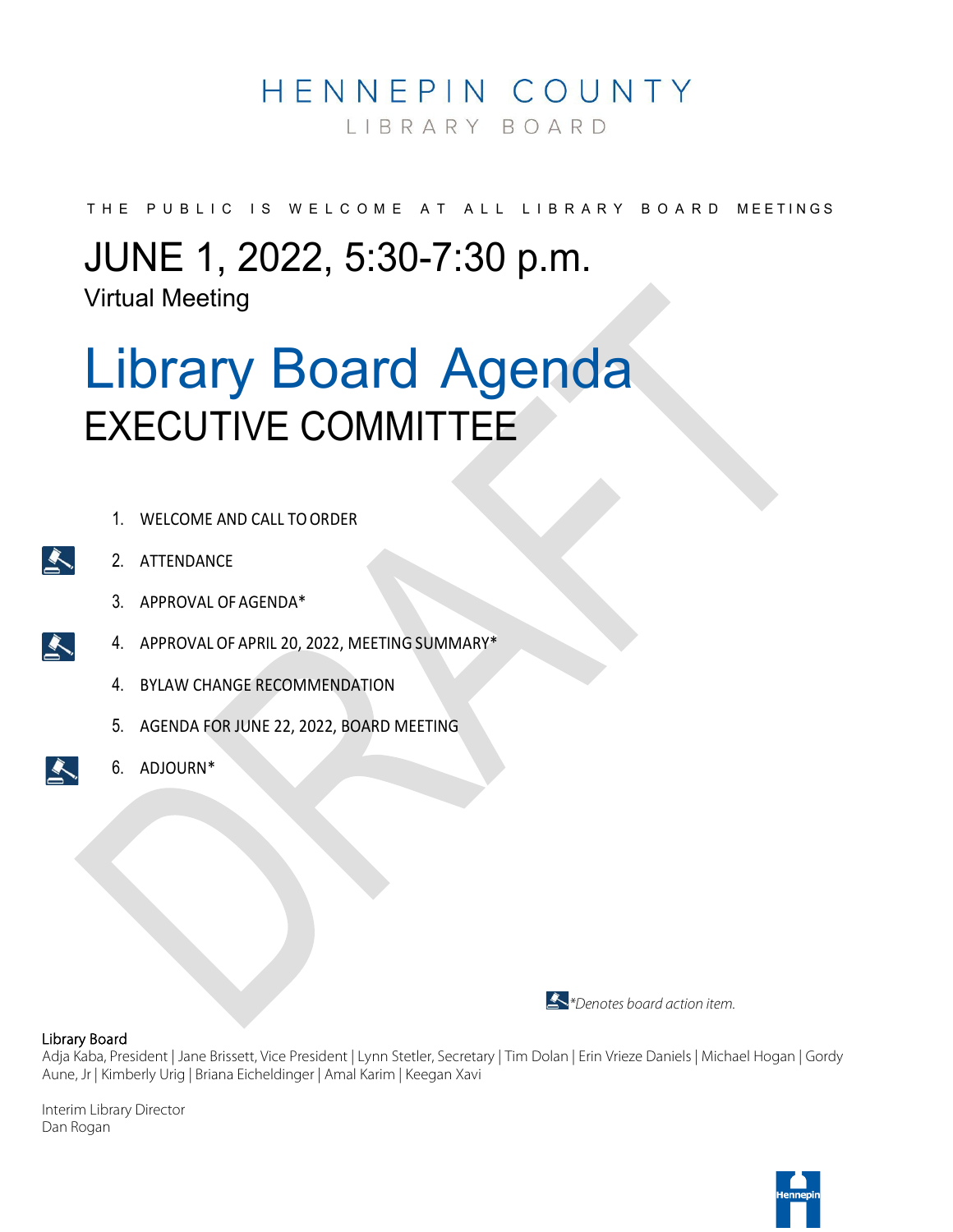### HENNEPIN COUNTY

LIBRARY BOARD

The public is welcome at all library board meetings

#### Executive Committee

#### Meeting Summary

The Library Board Executive Committee met on Wednesday, April 20, 2022, via Microsoft Teams.

#### Attendees

**Present**: Jane Brissett, Erin Vrieze Daniels, Lynn Stetler, Tim Dolan, Briana Eicheldinger, and Gordy Aune, Jr.

**Hennepin County Staff**: Dan Rogan, J.R. Genett, Amy McNally, and Katie Zeuli

#### Welcome and Call to Order

Vice President Jane Brissett called the meeting to order at 5:38 p.m. and welcomed attendees in Chair Adja Kaba's absence.

#### Approval of Agenda

Erin Vrieze Daniels made a motion to approve the agenda; seconded by Tim Dolan.

#### Approval of Meeting Summary

Erin Vrieze Daniels made a motion to approve the March 9, 2022, meeting summary: seconded by Tim Dolan.

#### Agenda For the May 4 Board Meeting

Committee members discussed agenda items for the May 4, 2022, board meeting. The agenda will include: president's report; interim director's report; library staff dialogue; and committee reports. The committee report from the Nominating Committee will include a recommendation for the Executive Officers of the Library Board. 2022-2023 Meeting Schedule was added to the agenda.

#### Library Board Email Response

The committee discussed the creation of communication guidelines which would include how the Library Board responds to patron emails and how Board members correspond with one another. Board members agreed that library administrative staff should draft a communication policy that will be sent

#### Library Board

Adja Kaba, President | Jane Brissett, Vice President | Tim Dolan, Secretary | Lynn Stetler | Erin Vrieze Daniels | Michael Hogan | Gordy Aune, Jr. | Kimberly Urig | Briana Eicheldinger | Amal Karim | Keegan Xavi

Interim Library Director Dan Rogan

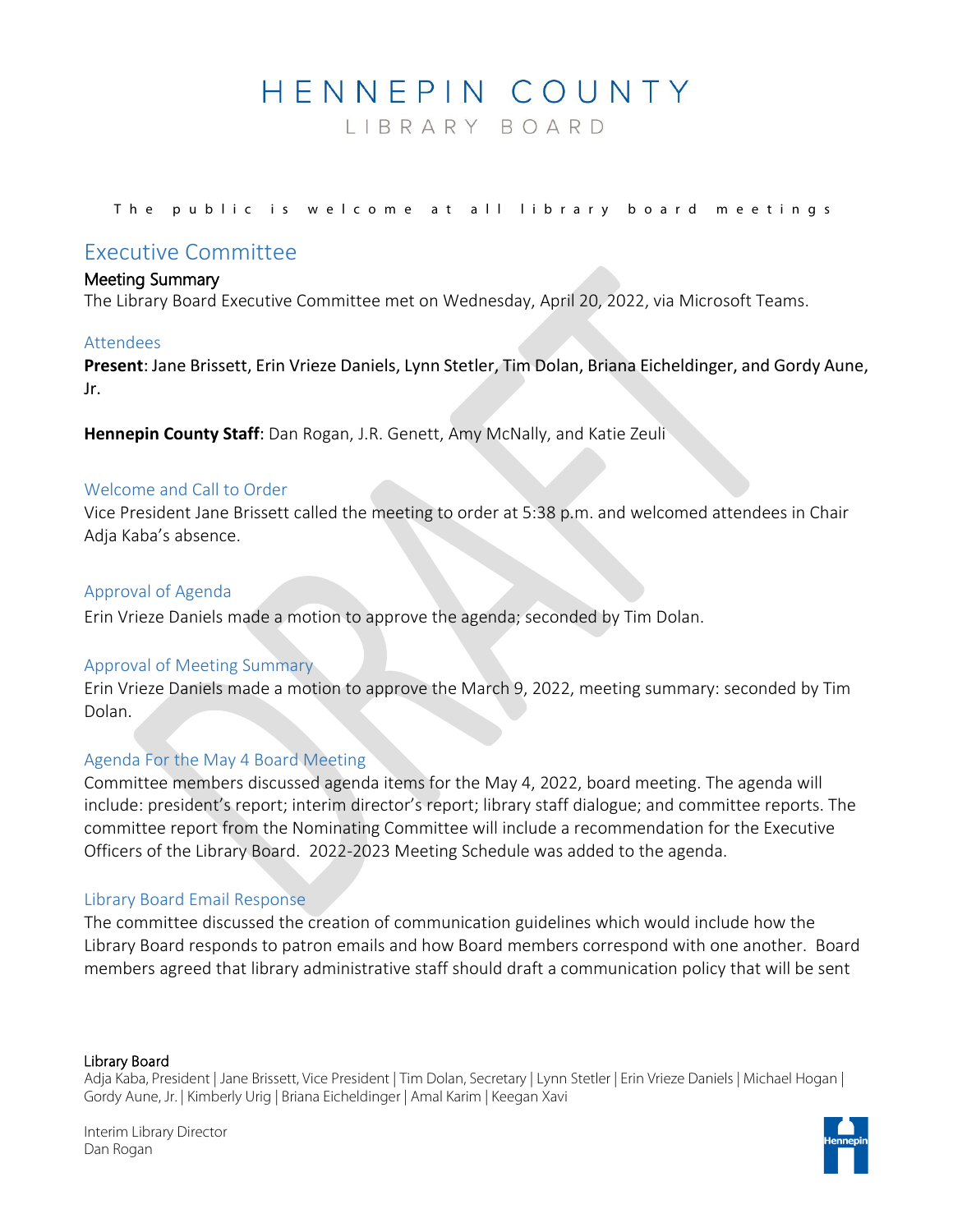to the Policy Committee for review and approval. Thereafter, it will be brought to the full board for approval.

#### ADJOURN

Vice President Jane Brissett adjourned the meeting at 6:02 p.m.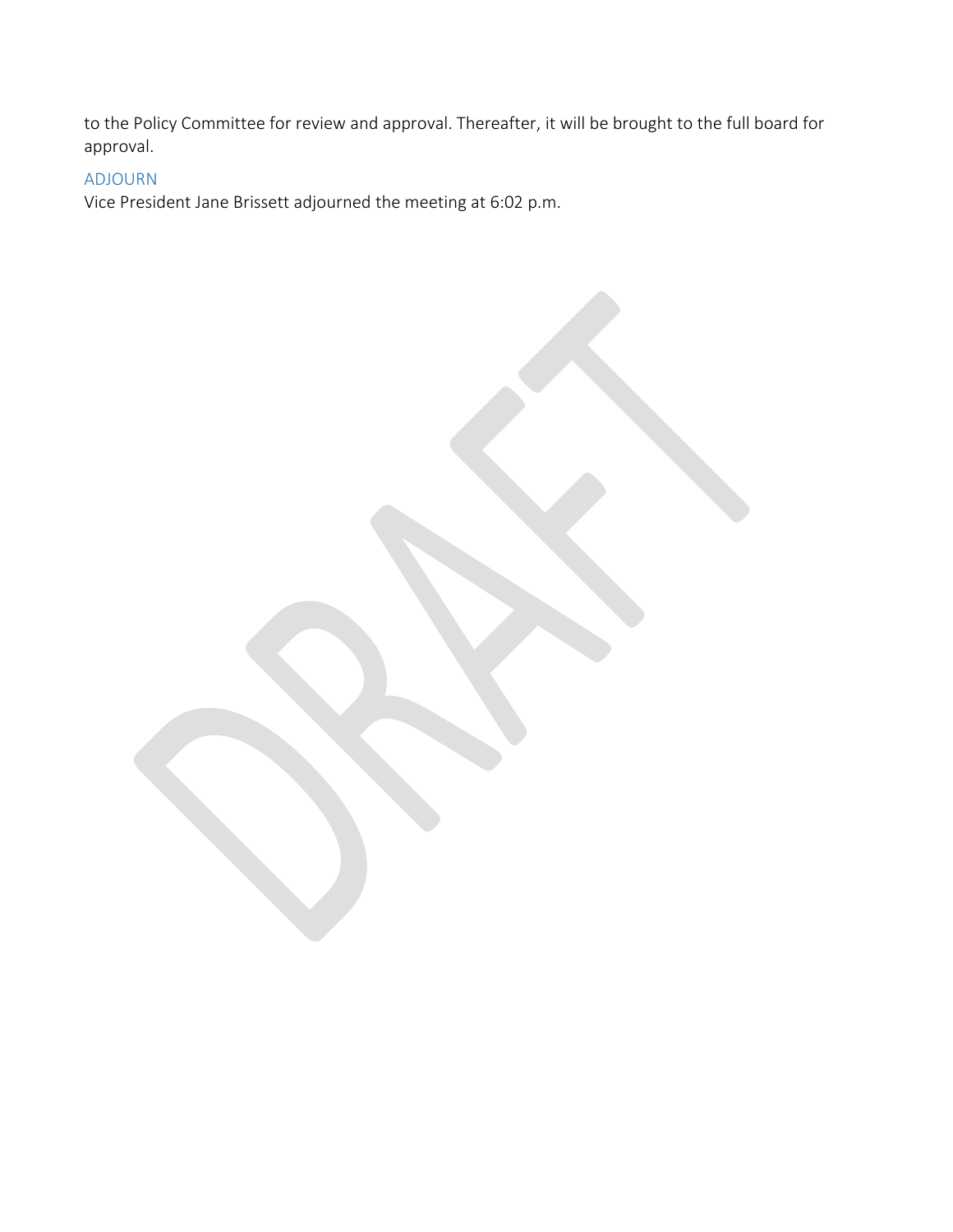#### **Hennepin Library Board Bylaw change under Article V ( 05/04/2022 )**

Article V, number 2 now reads as follows:

The Executive Committee shall consist of the following members: the President, the Vice-President, the Secretary, the immediate Past President, and an additional member if deemed advisable by the President.

I move to make the following changes to Article V, section 2 of our Bylaws to read:

The Executive Committee shall consist of the following 5 members: President, Vice-President, Secretary, and an additional 2 members at large appointed by the President.

For our next meeting on June 22,2022 Agenda Item.

Please distribute to all Library Board members previous to the meeting.

Thank you,

Gordy